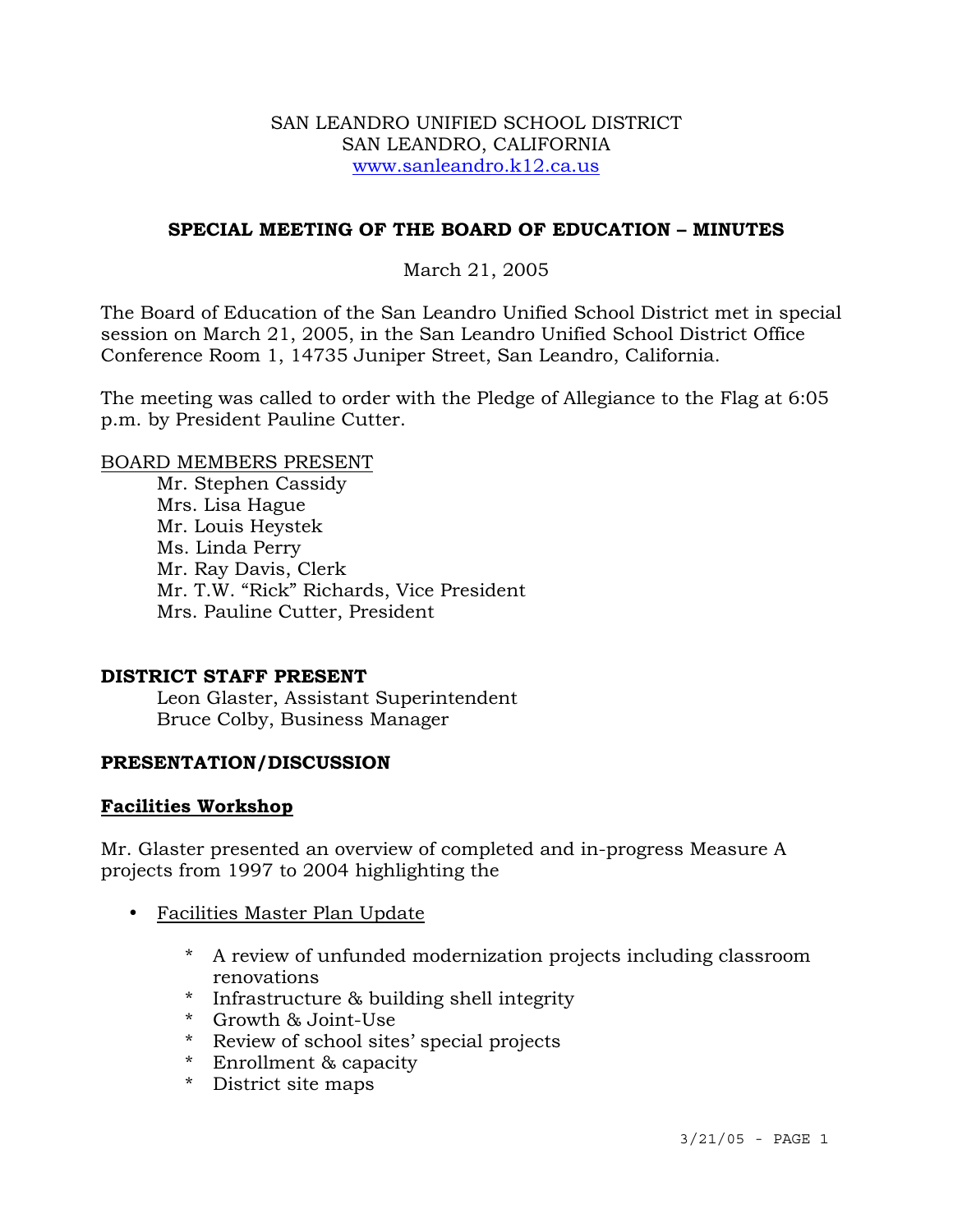In March 2004, the Board of Education recommended to approve a facility bond election in an even numbered year to take advantage of the 55% majority passage rate (Proposition 39). Mr. Glaster recapped the results of the school district bond survey which was conducted on June 2004 to determine the level of bond election support and the strongest areas of support for facility needs and programs.

• Legal Requirements for a General Obligation Bond (GOB)

 Bill Madison from Jones & Hall, Bond Counsel, provided information on the legal requirements for a General Obligation Bond (GOB) including election requirements, bond measure requirements, and the recently added oversight requirements including the creation of a Citizen's Advisory Committee whose role is to oversee the bond program, and review the financial and performance audit.

 $\checkmark$  Board restrictions included:

The District CANNOT advocate a "Yes" vote on the bonds by:

- Spending District resources to help the campaign
- Allowing District staff to help with the campaign during working hours
- Advocating during Board meetings

District's CAN:

- Provide information on the needs of the District
- Allow staff and Board members to work on the campaign on their own time

## • General Obligation Bond Parameters

Ruth Alahydoian from Kelling, Northcross, and Nobriga, Financial Advisor, focused on "the numbers" including the current tax situation; new bond authorization calculations and amounts; accountability measures; housing and assessed value data; estimated number of senior citizens in San Leandro, based on the 2000 census data; and the number of SF residential parcels within A.V. ranges.

Ms. Alahydoian also reviewed the schedule for a June 2006 election.

• Parcel Tax Parameters

 Mr. Madison and Ms. Alahydoian identified the differences and pros and cons between a parcel tax and General Obligation Bonds and reviewed what a parcel tax is; flexible uses and structure; community appeal; parcel taxes in other districts; how much the District could generate; ballot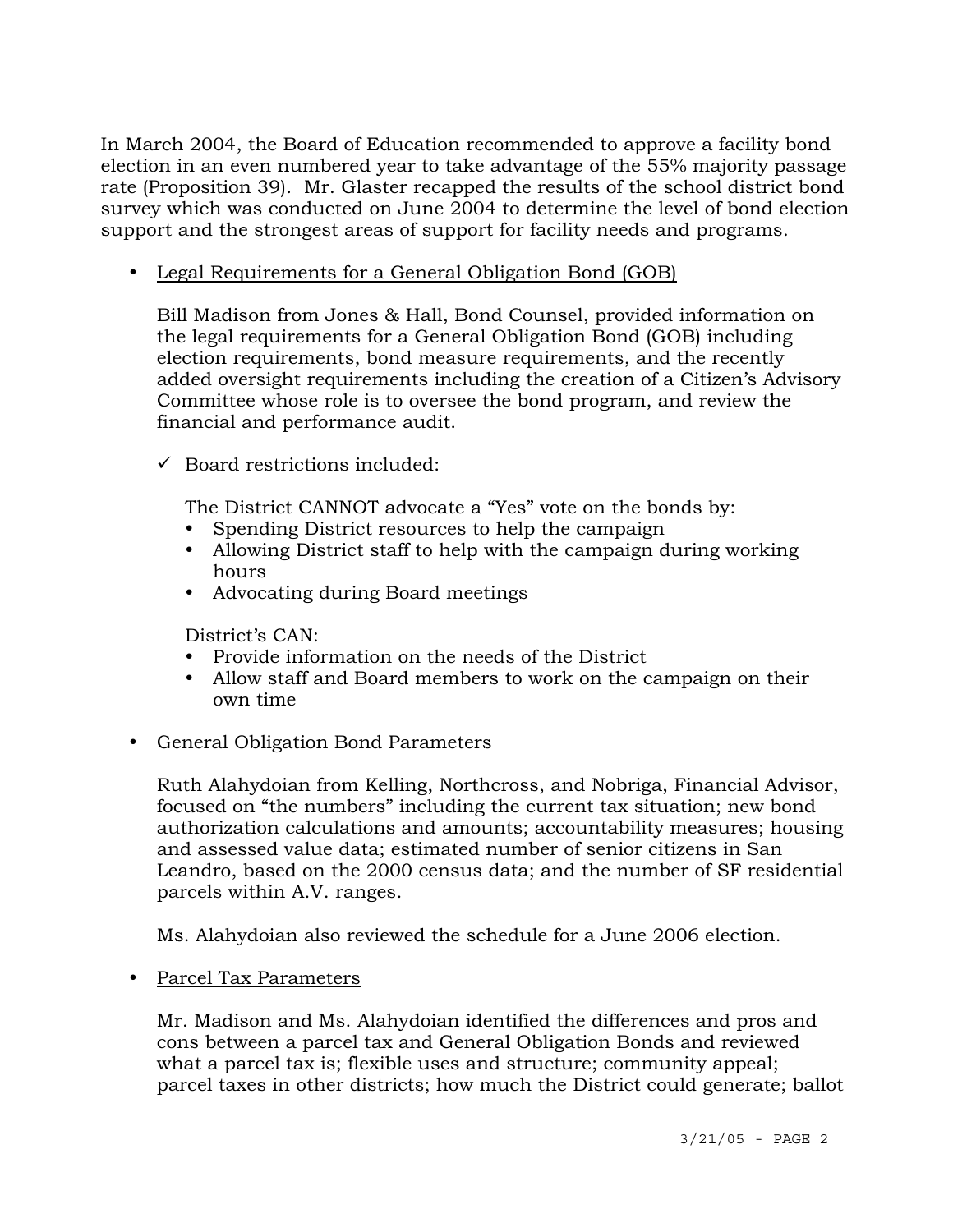language considerations; precautions; accountability measures; next steps; and a schedule for a June 2006 election.

Following the presentation Mr. Glaster said that this was a just an overview and if the Board had further questions, staff would do the research and respond as soon as possible.

Board members suggested identifying needs/project lists and would like to get community input before the end of the school year with the Board working on this during the summer.

It was decided to continue the discussion at the next Board meeting, focusing on the next steps needed to move forward.

# **PUBLIC TESTIMONY**

- Robert Roark, District maintenance employee, addressed the Board on the importance of the District being on the same page when looking toward a parcel tax or General Obligation Bond.
- Billy Campbell, Teamsters Local 856 representative, said that he also was in favor of a bond. He also suggested that the Board review the community service agreements and consider requiring a significant deposit to cover any charges that may be incurred if the facility is not left in proper condition.

 Mrs. Cutter asked Mr. Campbell to follow-up and see if the group that left glass on the grounds of Madison had a facility use permit.

• Don Biladeau, District maintenance employee, addressed the Board on the leadership role of the Superintendent.

## **BOARD MEMBER COMMENTS**

- Mr. Cassidy suggested that information be provided to the Board, i.e. PowerPoint regarding these issues discussed tonight for their own use. He stressed that there needs to be an organized process regarding moving forward with a parcel tax or bond, the sequence, and the need to reach out to all the stakeholders. Mr. Cassidy added that there needed to be a District employee with the expertise to oversee the construction management firms. He thanked the Board for tonight's facilities workshop and looked forward to the community workshops.
- Ms. Perry agreed with Mr. Cassidy emphasizing the need for community outreach.
- Mrs. Hague said that as we move forward with this process keep in mind how we could minimize the impact on students. Mrs. Hague reiterated to the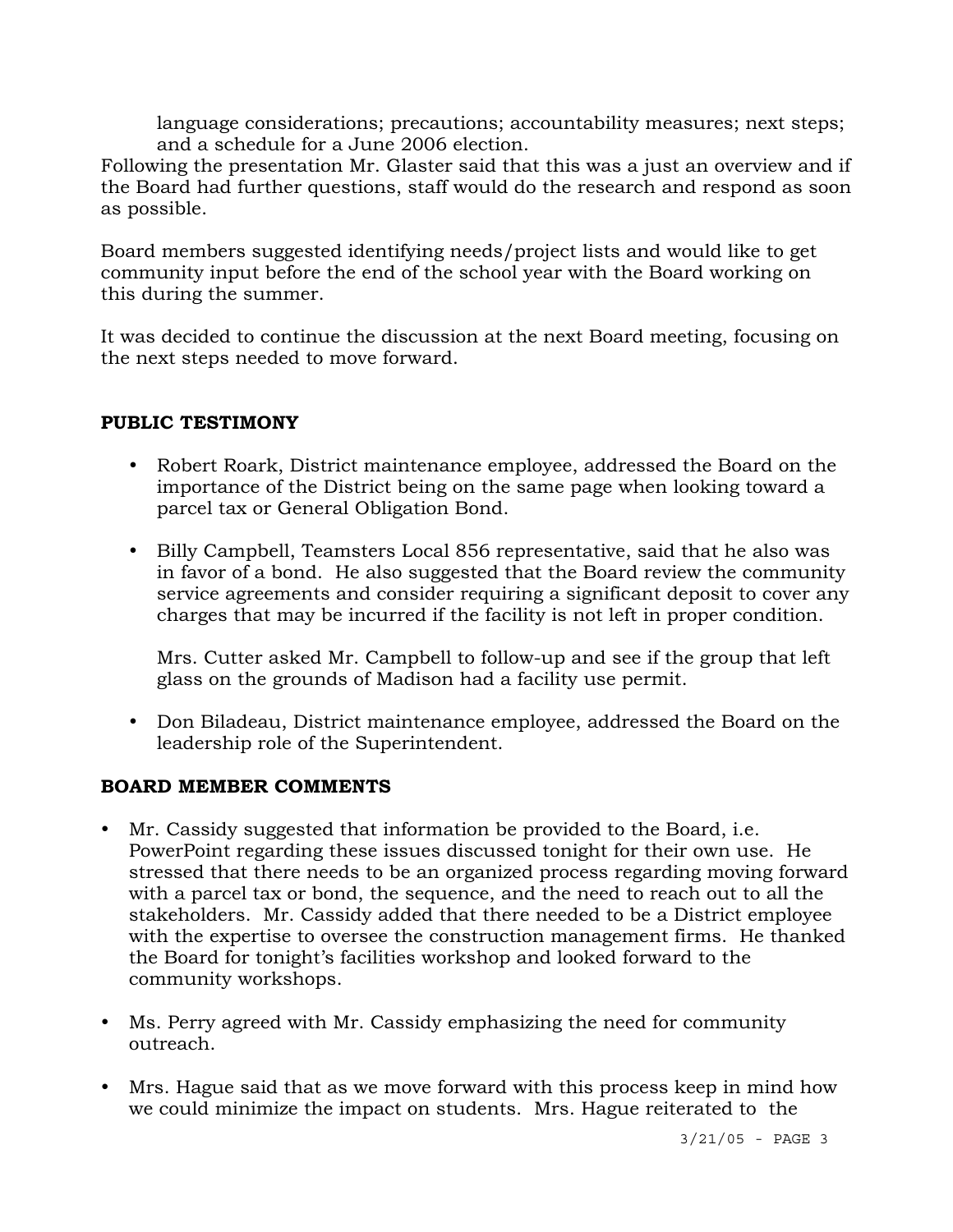Board her concerns regarding meeting schedules, indicating that tonight there was literally a "three ring circus" with a very publicized GATE Parent meeting; simultaneous with the incoming 9<sup>th</sup> grade parent meeting for all middle school students, that she was missing tonight, at the high school; and the facilities meeting. She suggested scheduling these larger issue meetings on a master calendar so scheduling multiple meetings/events on the same day could be avoided.